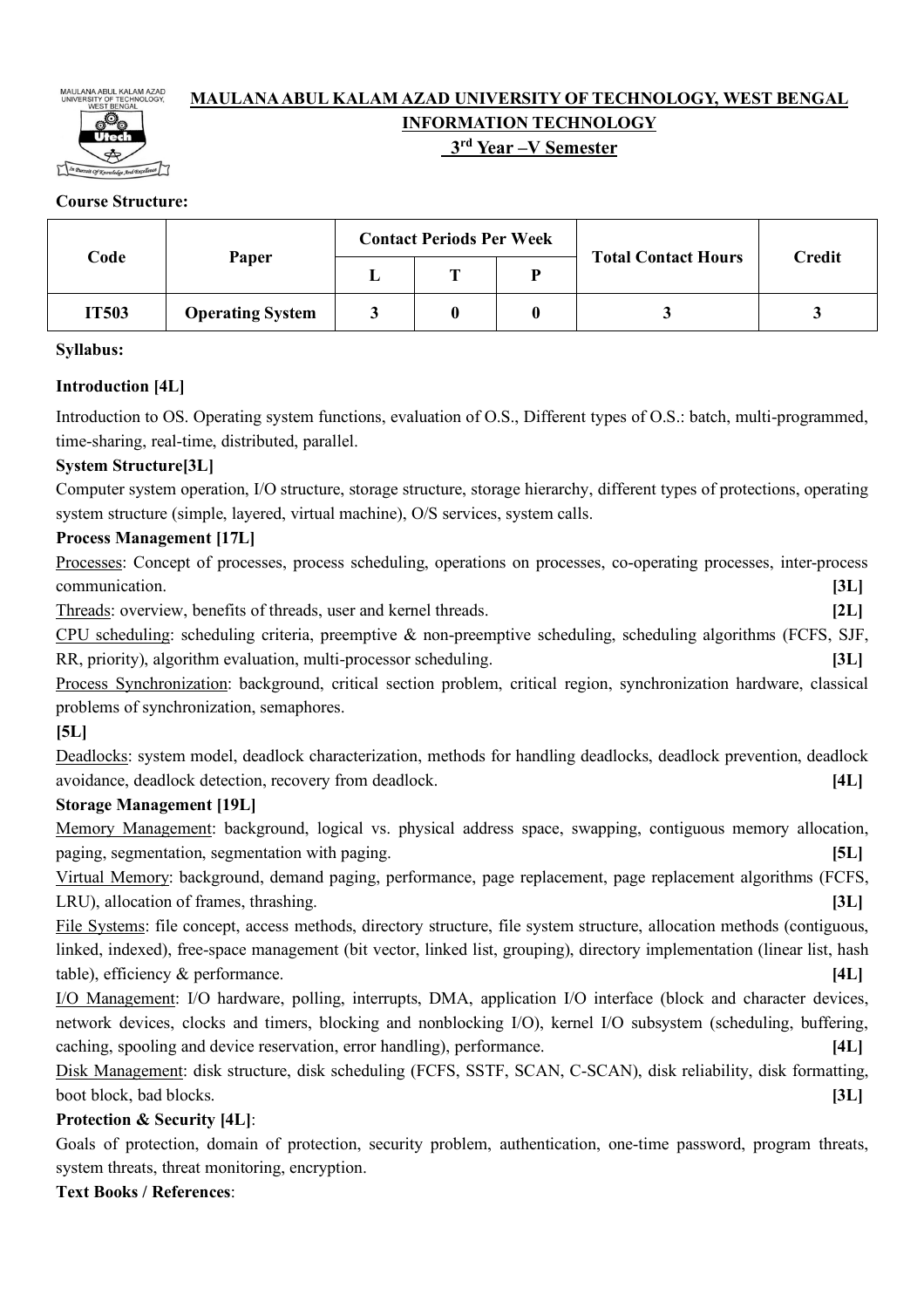- 1. Milenkovie M., "Operating System: Concept & Design", McGraw Hill.
- 2. Tanenbaum A.S., "Operating System Design & Implementation", Practice Hall NJ.
- 3. Silbersehatz A. and Peterson J. L., "Operating System Concepts", Wiley.
- 4. Dhamdhere: Operating System TMH
- 5. Stalling, William, "Operating Systems", Maxwell McMillan International Editions, 1992.
- 6. Dietel H. N., "An Introduction to Operating Systems", Addison Wesley.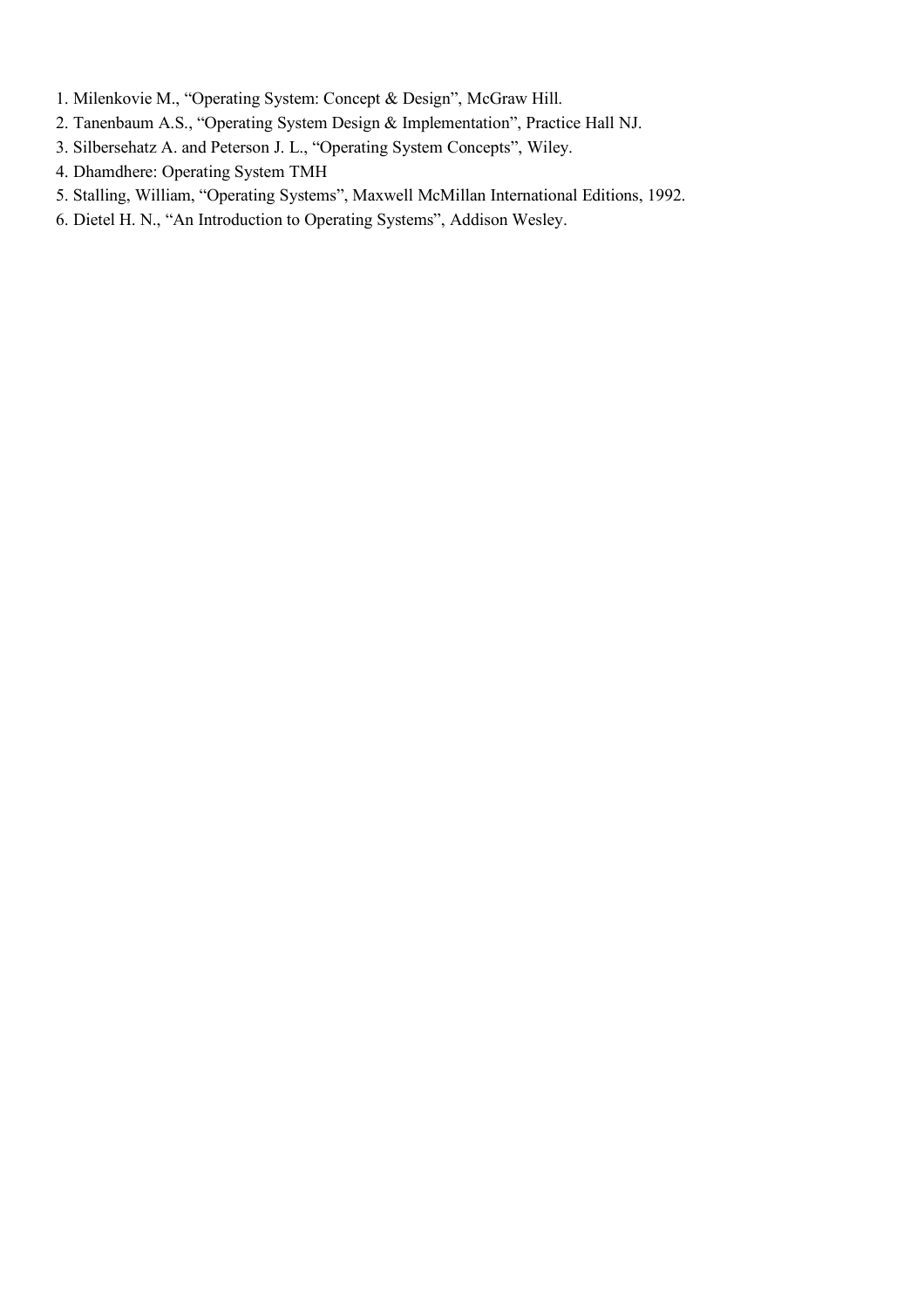

# **B.P. PODDAR INSTITUTE OF MANAGEMENT AND TECHNOLOGY**

# **Department of Information Technology**

# **Lesson Plan**

# **Course : Operating System**

# **Course Code : IT 503**

| Lecture          | Description                                       | Reference           | <b>Teaching Methods</b> | <b>Teaching</b> |
|------------------|---------------------------------------------------|---------------------|-------------------------|-----------------|
| L1               | Introduction to OS                                | 1, GL               | Lecture/Discussion      | White Board     |
| L2               | OS services and Kernel                            | 1, GL               | Lecture/Discussion      | White Board     |
| L <sub>3</sub>   | Programming and Time Sharing                      | TB                  | Lecture/Discussion      | White Board     |
| L4               | Process Scheduling: preemptive and non-preemptive | GL                  | Lecture/Discussion      | White Board     |
| L <sub>5</sub>   | FCFS, SJF, RR, priority scheduling                | <b>GL</b>           | Lecture/Discussion      | White Board     |
| L <sub>6</sub>   | <b>Critical Section Problem</b>                   | TB                  | Lecture/Discussion      | White Board     |
| L7               | Critical Section Problem cont.                    | TB                  | Lecture/Discussion      | White Board     |
| L8               | Semaphores, monitors                              | TB                  | Lecture/Discussion      | White Board     |
| L9               | Semaphores, monitors cont.                        | TB                  | Lecture/Discussion      | White Board     |
| L10              | Paging, Segmentation Details                      | <b>GL</b>           | Lecture/Discussion      | White Board     |
| L11              | Demand Paging, Swapping                           | <b>GL</b>           | Lecture/Discussion      | White Board     |
| L12              | Virtual Memory                                    | <b>GL</b>           | Lecture/Discussion      | White Board     |
| L13              | Introduction to Deadlocks                         | <b>GL</b>           | Lecture/Discussion      | White Board     |
| L14              | <b>Concurrent Processes</b>                       | <b>GL</b>           | Lecture/Discussion      | White Board     |
| L15              | Deadlocks graph, Different condition of Deadlocks | <b>GL</b>           | Lecture/Discussion      | White Board     |
| L16              | Bankers Algorithm.                                | <b>GL</b>           | Lecture/Discussion      | White Board     |
| L15              | Page replacement Algorithm                        | Rel, GL             | Lecture/Discussion      | White Board     |
| L16              | Introduction to File system and details           | Re2                 | Lecture/Discussion      | White Board     |
| L17              | Introduction to directory structure               | Re2                 | Lecture/Discussion      | White Board     |
| L18              | Directory structure details continued             | <b>GL</b>           | Lecture/Discussion      | White Board     |
| L19              | I/O hardware, Interrupts                          | TB                  | Lecture/Discussion      | White Board     |
| L20              | <b>DMA</b>                                        | TB                  | Lecture/Discussion      | White Board     |
| L21              | Spooling and Device reservation                   | TB                  | Lecture/Discussion      | White Board     |
| L22              | One pass and Two pass                             | TB                  | Lecture/Discussion      | White Board     |
| L23              | Macro processors                                  | TB                  | Lecture/Discussion      | White Board     |
| L24              | Loaders                                           | TB                  | Lecture/Discussion      | White Board     |
| L25              | Function, Editors                                 | Re4                 | Lecture/Discussion      | White Board     |
| L26              | <b>Disk Structures</b>                            | Re4                 | Lecture/Discussion      | White Board     |
| L27              | Disk scheduling (FCFS, SSTF, SCAN)                | Re4                 | Lecture/Discussion      | White Board     |
| L28              | Disk scheduling continued                         | Re4                 | Lecture/Discussion      | White Board     |
| L29              | Introduction to Distributed OS                    | Re <sub>4</sub>     | Lecture/Discussion      | White Board     |
| L30              | Introduction to Protection and Security           | GL                  | Lecture/Discussion      | White Board     |
| L31              | Protection and Security continued                 | $\operatorname{GL}$ | Lecture/Discussion      | White Board     |
| L32              | Protection and Security                           | GL                  | Lecture/Discussion      | White Board     |
| L <sub>3</sub> 3 | Contiguous Memory allocation                      | GB, TB              | Lecture/Discussion      | White Board     |
| L34              | Cache Memory                                      | TB                  | Lecture/Discussion      | White Board     |
| L35              | System call Details                               | TB                  | Lecture/Discussion      | White Board     |
| L36              | I/O hardware, polling, interrupts, DMA            | $\rm GB$            | Lecture/Discussion      | White Board     |
| L37              | Application I/O interface                         | $_{\rm{TB}}$        | Lecture/Discussion      | White Board     |
| L <sub>38</sub>  | Goals of protection, domain of protection         | TB                  | Lecture/Discussion      | White Board     |
| L39              | Security problem,                                 | <b>GB</b>           | Lecture/Discussion      | White Board     |
| L40              | Authentication, one-time password                 | TB                  | Lecture/Discussion      | White Board     |